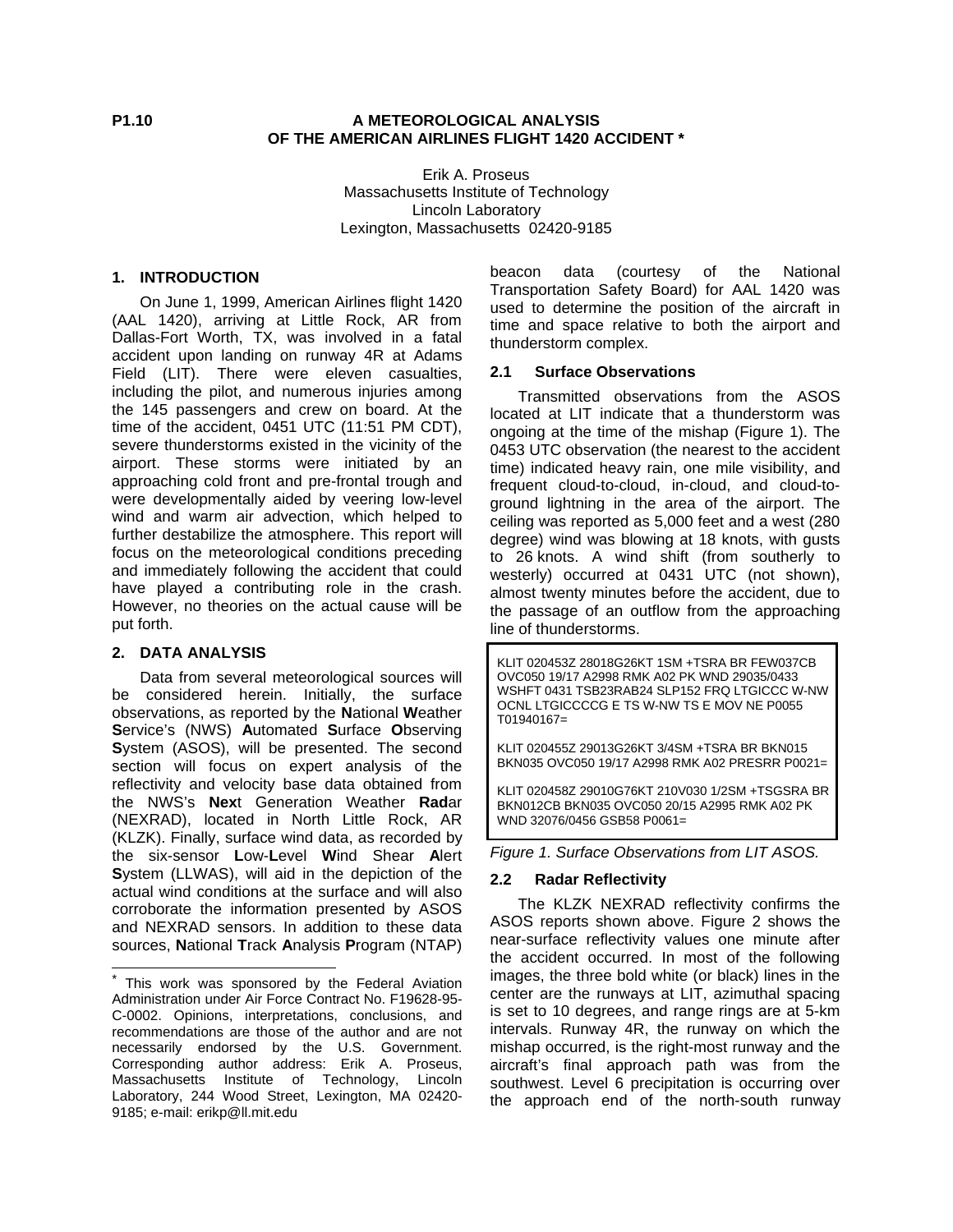(northwest of runway 4R) and level 5 precipitation is occurring over runway 4R.



*Figure 2. KLZK NEXRAD Reflectivity - 04:51:41 UTC.*

A cross-section of reflectivity data was made along the final approach path of AAL 1420 and appears in Figure 3. The flight path is indicated by a solid white line in the left panel and by a dashed white line on the right. The right panel also incorporates the aircraft's approximate altitude. The cross-section ends at the runway threshold. From this image, it is possible to see that AAL 1420 encountered heavy precipitation about 9 km (5.6 mi) before reaching the runway threshold and flew through >50 dBz reflectivity for the last 7 km (4.3 mi) of flight.



Reflectivity (dBz)

*Figure 3. Reflectivity Cross-Section along the Flight Path (04:45:51-04:51:41 UTC).*

## **2.3 LLWAS Surface Wind and Doppler Velocity**

The data obtained from the six LLWAS network sensors helps provide a more detailed picture of the actual surface wind conditions at several locations surrounding the airport. The wind information is recorded every 10 seconds from the anemometers (which are positioned on 70 to 100-foot poles); thus, it also provides a finer

temporal resolution than either the ASOS or NEXRAD.

At the time of the accident, all LLWAS sensors were reporting wind from the northwest at 15 to 31 knots (Figure 4) and the four sensors nearest runway 4R (numbers 1, 3, 4, and 5) all show wind speeds of less than 25 knots. Thus, there was no directional shear and very little speed shear present at this time. The Doppler velocity images shown in Figures 5 and 6 depict the surface wind field immediately following the accident. These images also have the nearest (in time) LLWAS surface winds overlaid. Wind at the airport prior to and at the time of the accident was from the northwest. However, at 04:52:13 UTC (Figure 5),



*Figure 4. LLWAS Station Plot - 04:50:10 UTC.*



*Figure 5. NEXRAD Velocity with LLWAS winds - 04:52:13 UTC.*